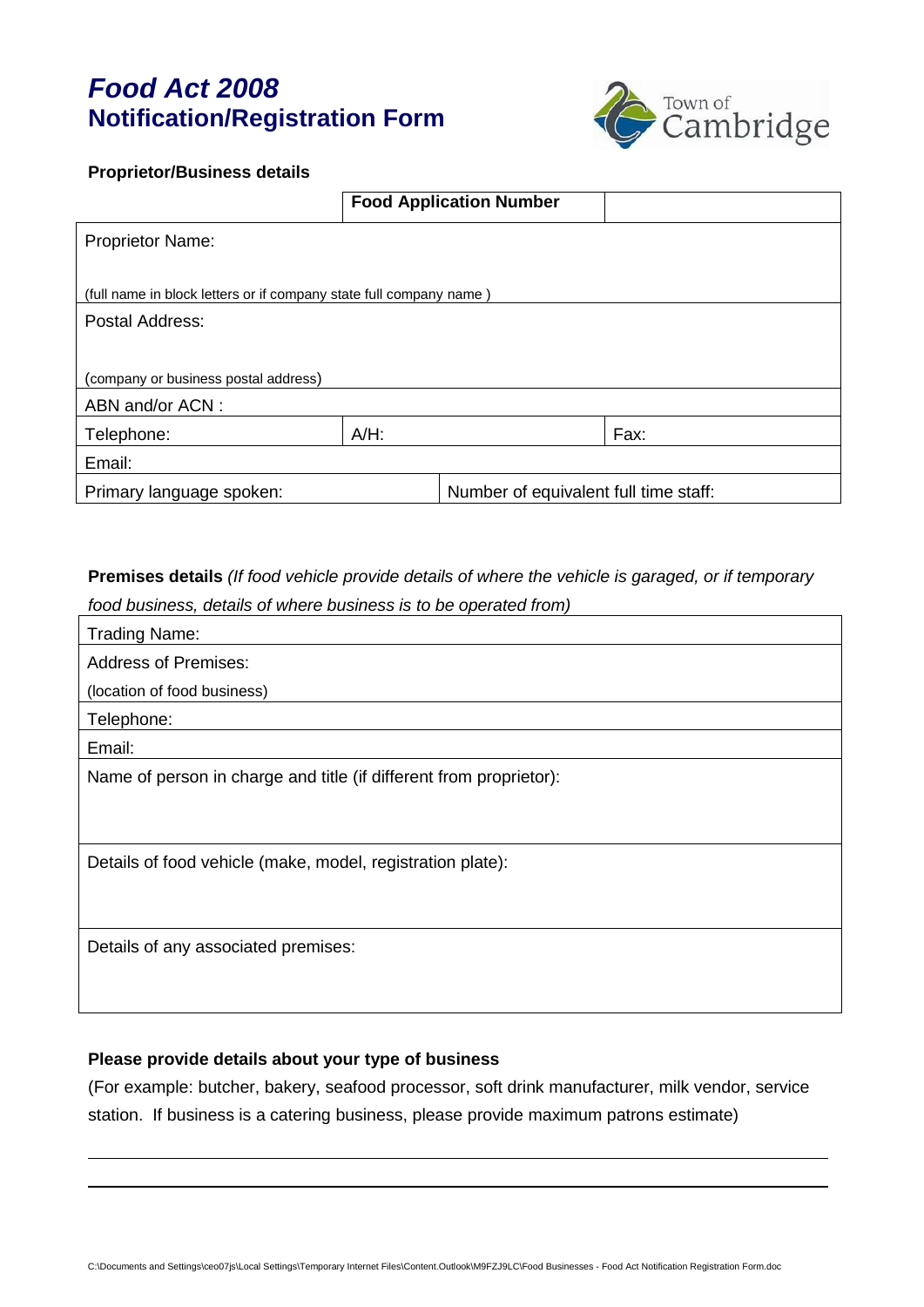# **Description of use of premises**

### *Please tick all boxes that apply (there may be more than one)*

| $\Box$ | Manufacturer/processor |   | Hotel/motel/guesthouse               |
|--------|------------------------|---|--------------------------------------|
| $\Box$ | Retailer               | ⊔ | Pub/tavern                           |
| $\Box$ | <b>Food Service</b>    | ⊔ | Canteen/kitchen                      |
| $\Box$ | Distributor/importer   | ⊔ | Hospital/nursing home                |
| $\Box$ | Packer                 | ⊔ | Childcare centre                     |
| $\Box$ | Storage                | ⊔ | Home delivery                        |
| $\Box$ | Transport              | ❏ | Temporary food premises              |
| $\Box$ | Restaurant/café        | ❏ | Mobile food operator                 |
| $\Box$ | Snack bar/takeaway     | □ | Market stall                         |
| $\Box$ | Caterer                | ❏ | Charitable or community organisation |
| □      | Meals-on-wheels        |   | Other                                |
|        |                        |   |                                      |

# **Do you provide, produce or manufacture any of the following foods?**

## *Please tick all boxes that apply*

- $\Box$  Prepared, ready to eat table meals
- **Exercise** Frozen meals
- $\Box$  Raw meat, poultry or seafood (i.e. oysters)
- $\Box$  Fermented meat products
- □ Meat pies, sausage rolls or hot dogs
- □ Sandwiches or rolls
- Soft drinks/juices
- □ Raw fruit and vegetables
- **Q** Processed fruit and vegetables
- **Q** Confectionary
- □ Infant or baby foods
- □ Bread, pastries or cakes
- **Egg or egg products**
- □ Raw egg products
- Dairy products
- **Q** Prepared salads
- **Q** Other

| Nature of food business                                                                                      | Yes | No |
|--------------------------------------------------------------------------------------------------------------|-----|----|
| Is the food that you provide, produce or manufacture ready-to-eat<br>when sold to the customer? <sup>1</sup> |     |    |
| Are you a small business <sup>2</sup>                                                                        |     |    |
| Do you process the food that you produce or provide before sale or distribution?                             |     |    |
| (eg chopping, cooking, drying, heating, etc)                                                                 |     |    |
| Do you directly supply or manufacturer food for organisations that cater to                                  |     |    |
| vulnerable persons <sup>3</sup> ?                                                                            |     |    |

- 1. 'Ready to eat' means food that is ordinarily consumed in the same state as in which it is sold.
- 2. Is a business that employs less than 50 people in the 'manufacturing sector' or less than 10 people in the 'food services' sector'.
- 3. Standard 3.3.1 Australia New Zealand Food Standards Code Organisations that cater to the sick, elderly, children under 5 years of age or pregnant women (hospitals, nursing homes or child care centres).